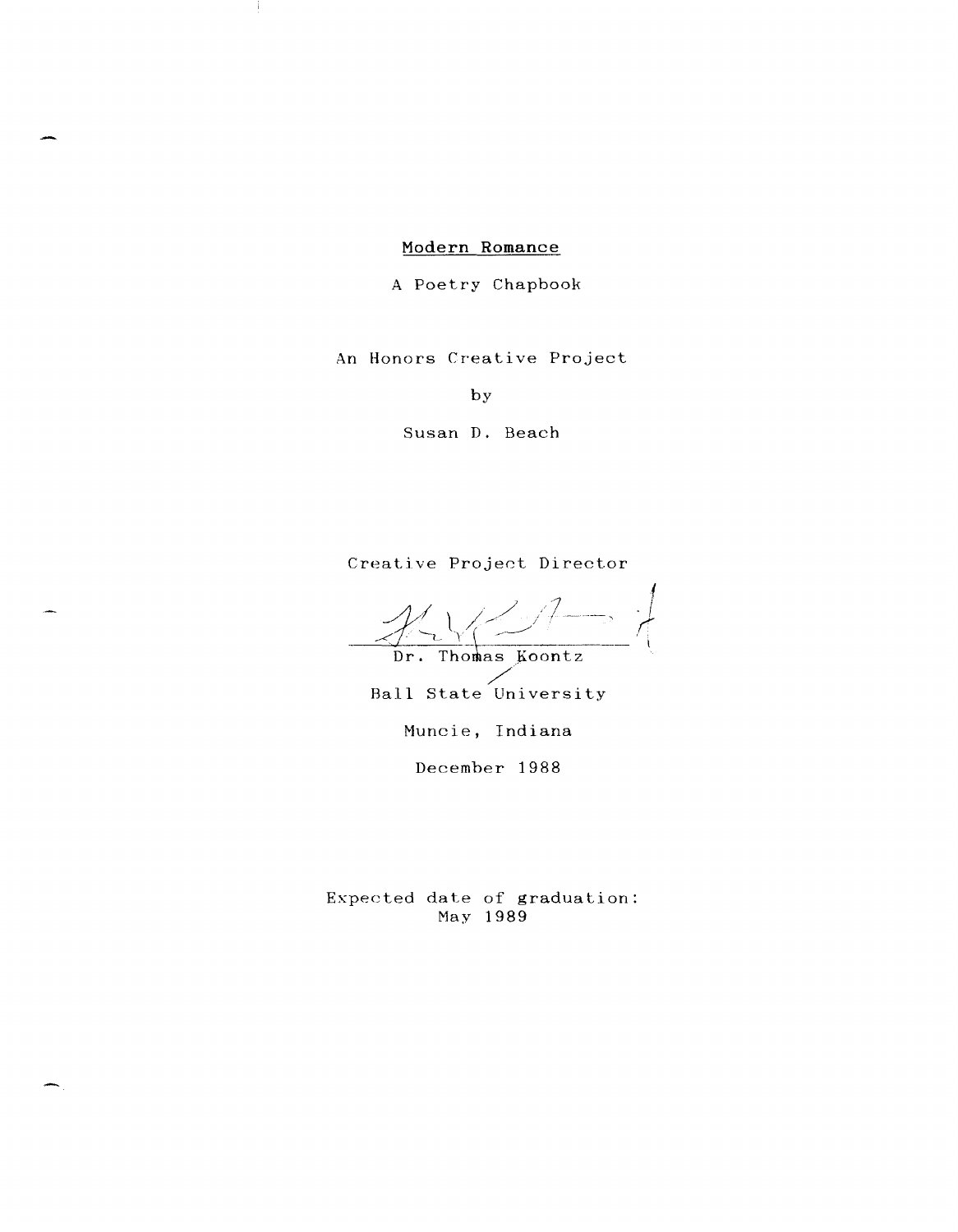My Honors Creative Project involved the writing, compiling, editing, and self-publication of a chapbook of poetry. I wrote and revised nineteen poems (manuscript attached). From those nineteen, I selected eleven to include in the chapbook. J then consulted with a graphic artist and printer on layout, design, artwork, and printing of *the* chapbook. Attached is a copy of the completed Creative Project, the chapbook Modern Romance.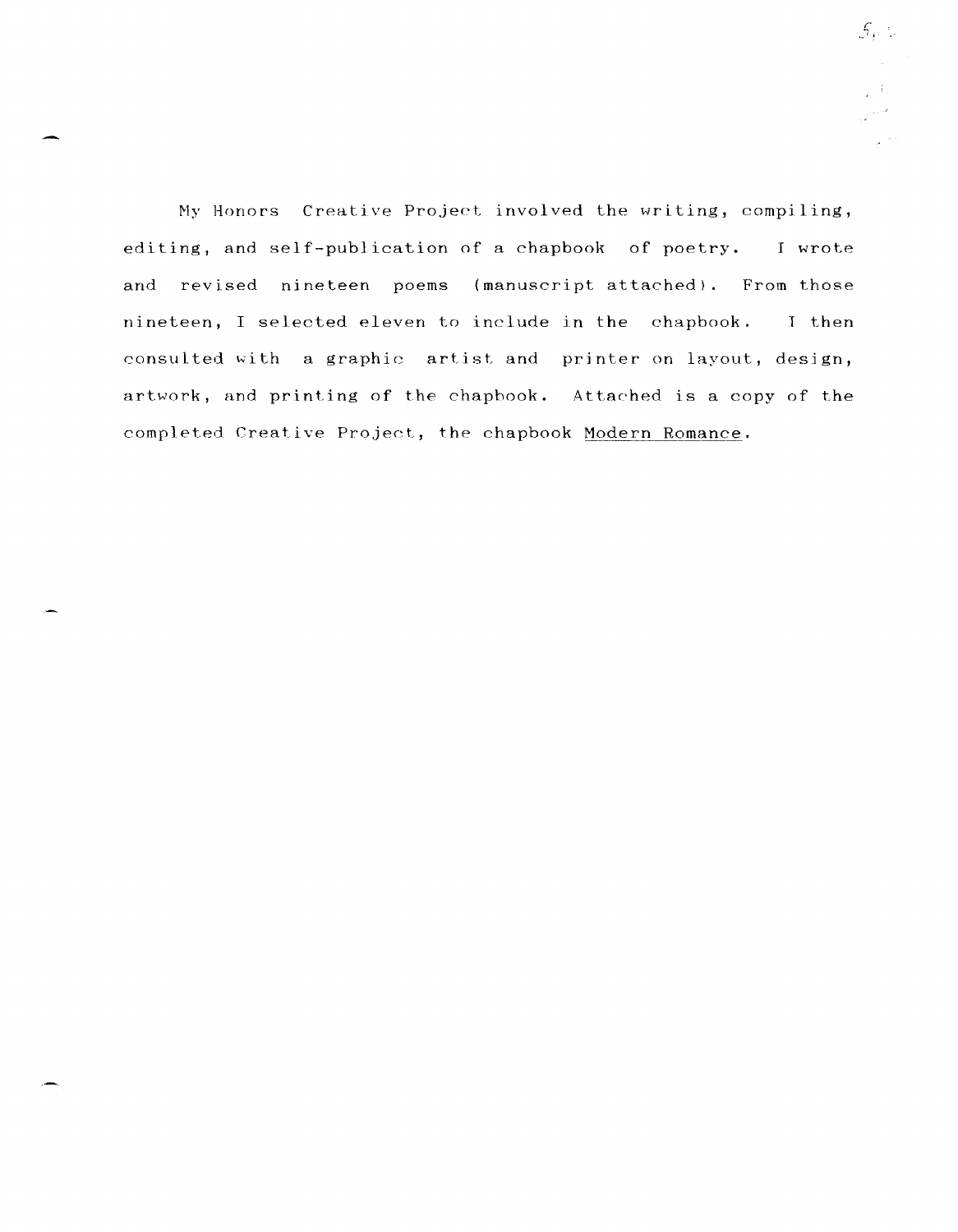### **MODERN ROMANCE**

The fairy-tale ended soon After the honeymoon And sometime before the birth Of their first squalling son.

The ending began that night He came home drunk at dawn Falling up the stairs With drunken friends in tow.

Tension grew As his amorous advances Began to reek of whiskey And other women's perfumes.

The climax came One spring afternoon As she remade their rumpled bed And uncovered among the sheets A sliver of crescent moon On a broken silver chain I,ast seen around the neck Of her best friend.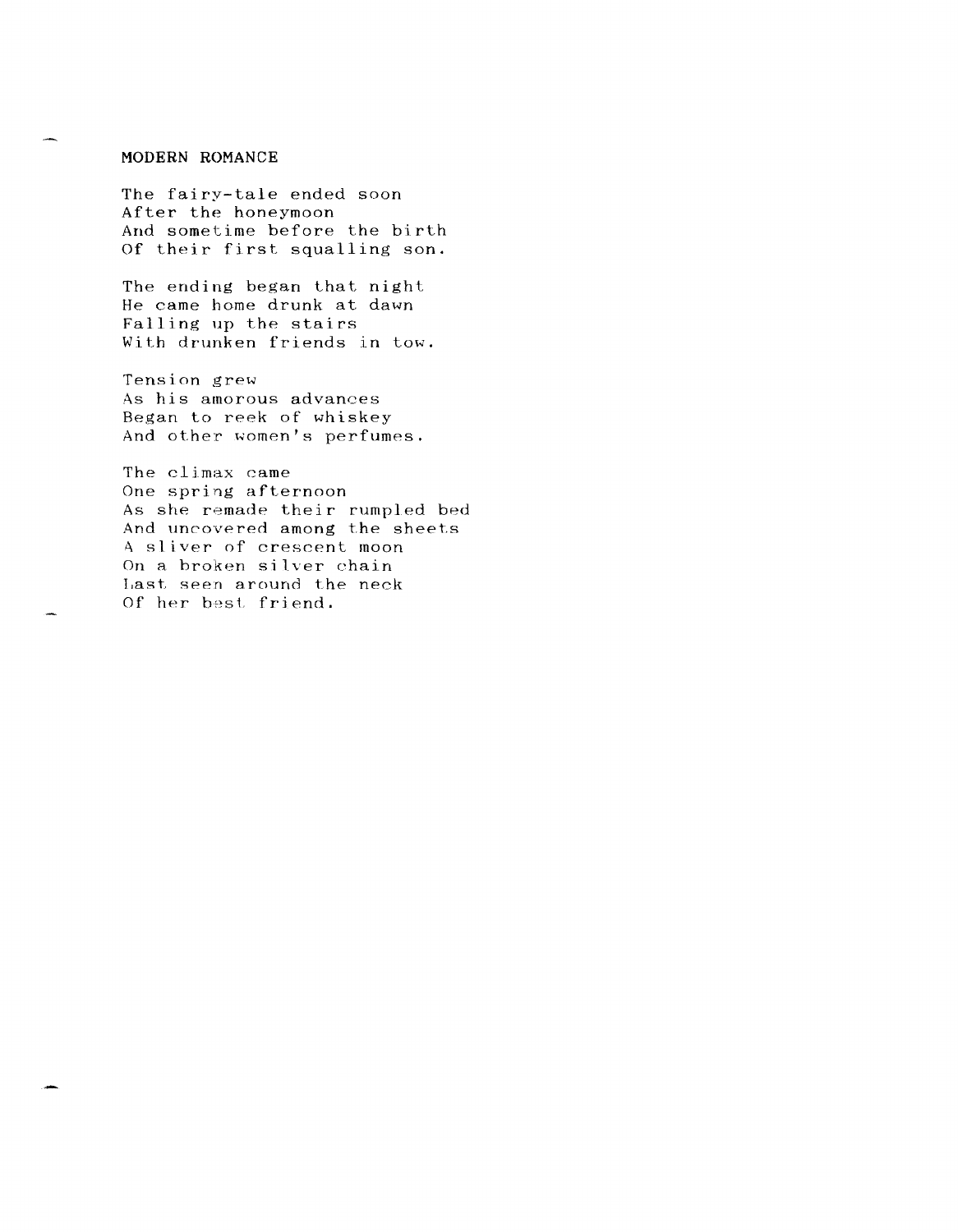### **OPEN HOUSE**

Violated Splintered door jams, useless locks Raped Attacked, alone, unprotected Pillaged Looted shelves, stolen mementoes Assaulted Unsafe in my home

> Reward, revenge, repayment For thirteen years, Two children, And my freely-given heart.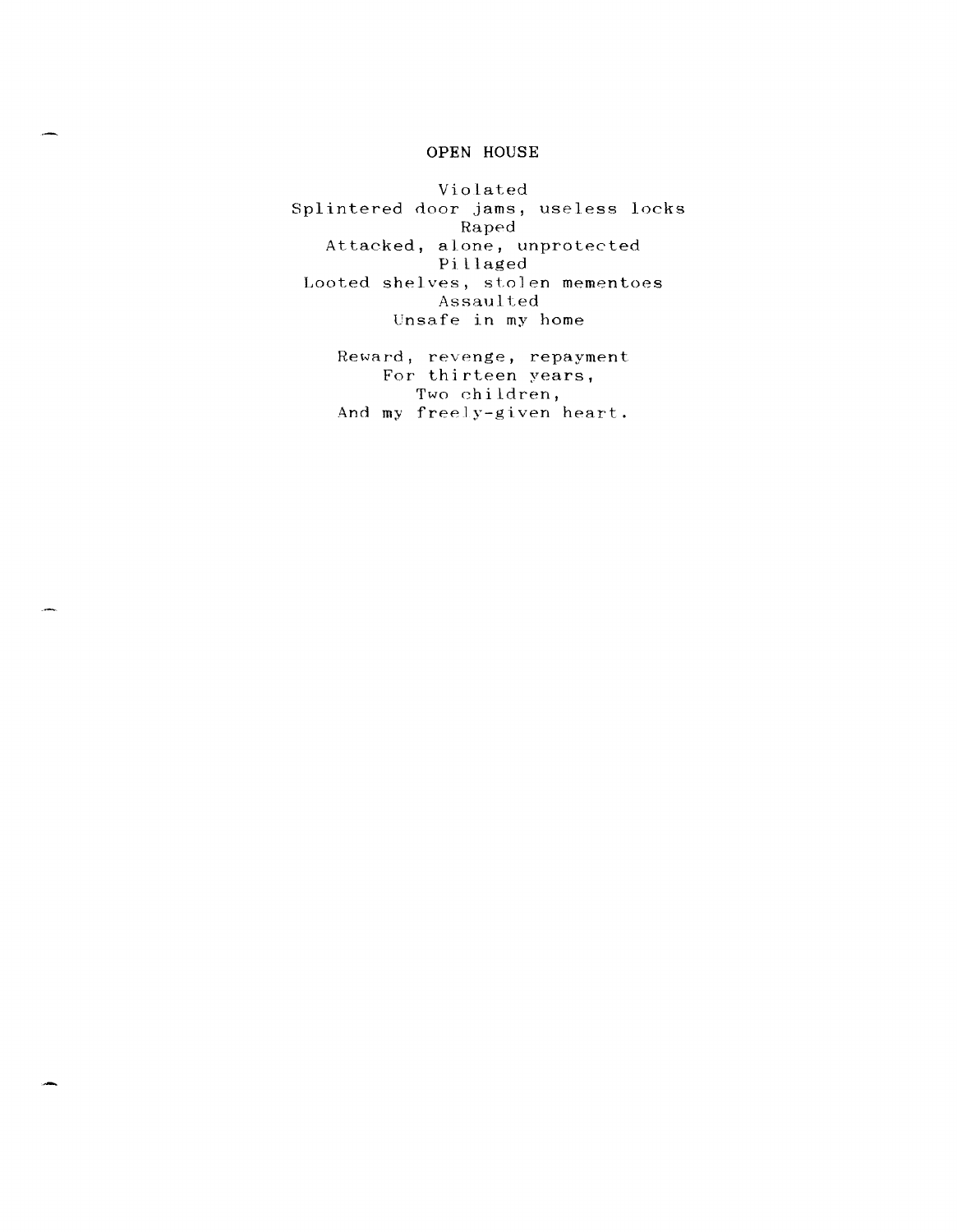**SHORT STORY** 

Last evening, restless, I searched the shelf for that novel <sup>I</sup>had left half-read. Like so many others, It was gone. And T wondered if its story ended As ours had Amid boxes, Spring sunshine, Torn children, Shredded letters, And divided libraries.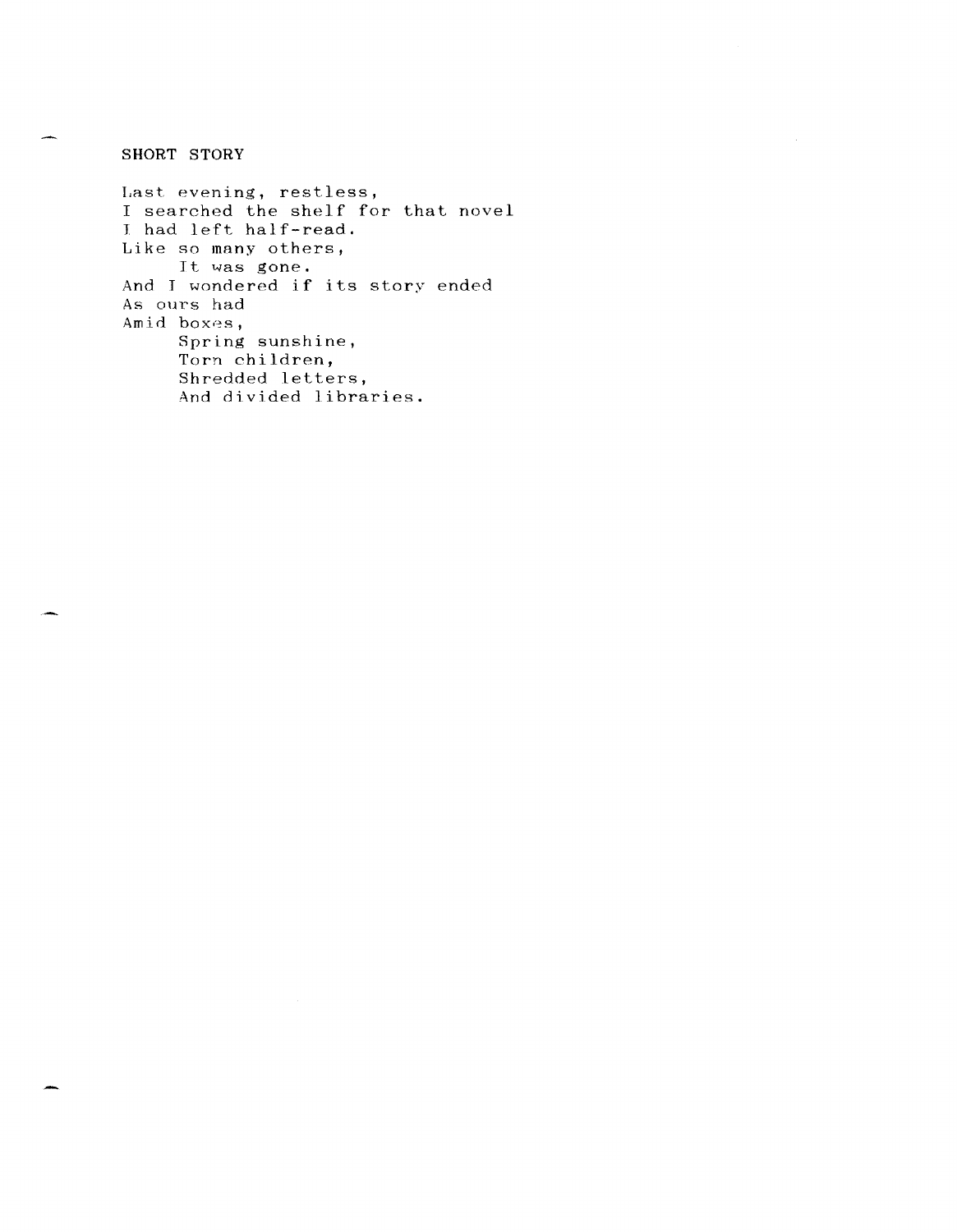#### **THE SET PIECE**

He was the stuff of melodrama, His speeches full of poetry, Praises, pretty little platitudes. When he fell in love (Which was often), He loved with the passion of Romeo, Quick to forget Rosaline When a Juliet caught his eye.

But each passion quickly faded When reality meddled with romance. Love poems changed to poisonous prose When she refused to play The role he'd assigned her In his fantasies.

All of his women Proved fatally flawed: They were net tragic heroines; They were breathing, yearning flesh.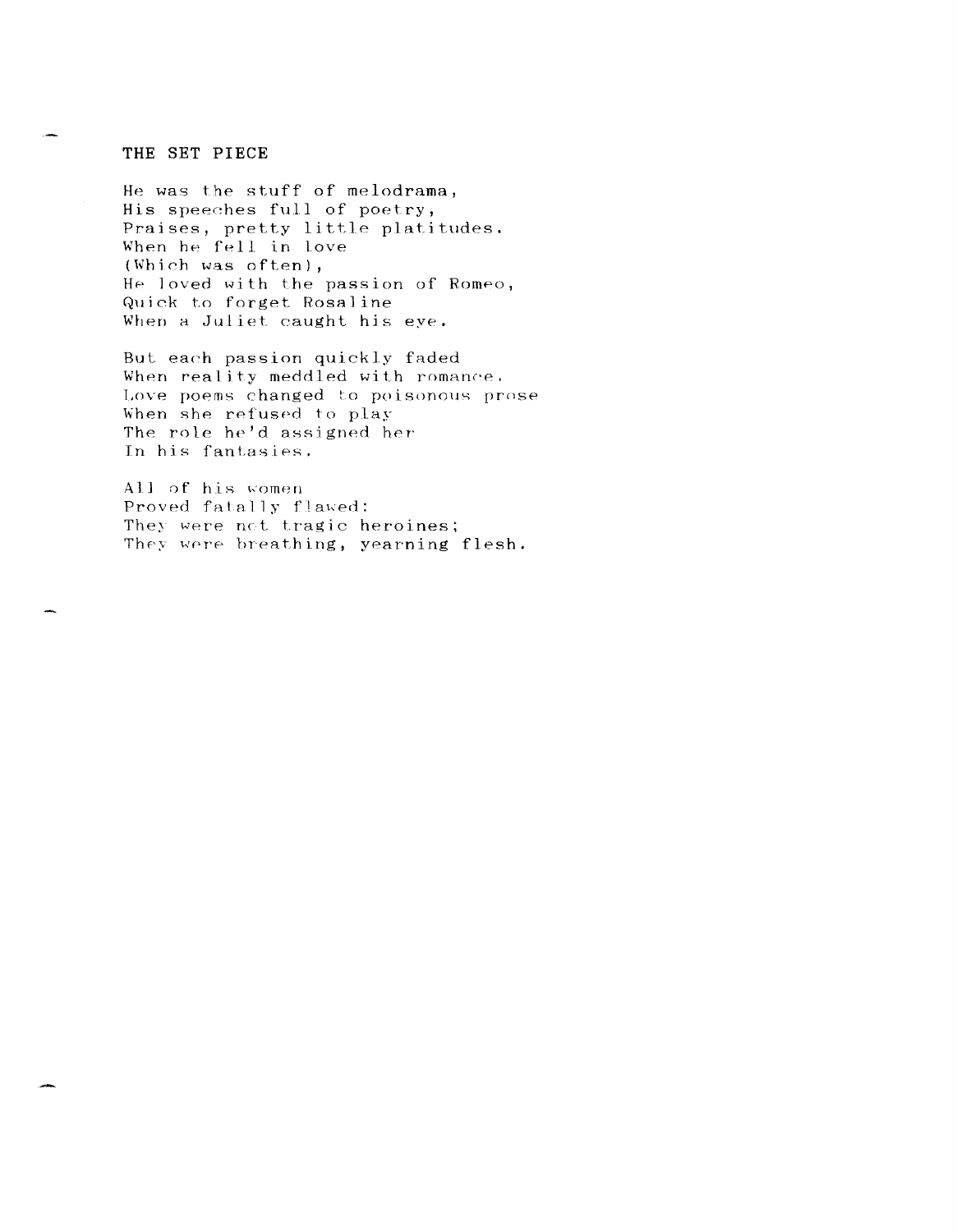THE PREY

Night memories of him Lie heavily on my mind, A black leopard Crouched on my chest, Clawing my neck, Moonlight glinting off his bright yellow eyes.

In my mirror in the morning After nightmares of hands Tightening with delight around my throat, Bruises are reflected In the blue-black of my eyes, A killer's fingerprints on my soul.

Though  $I'$ ve escaped him in daylight, Tn dreams he stalks me still Watching for an opening to pounce. Though my body's whole and healthy, My spirit's claw-marked still Bloodied by the beast It tried to heal.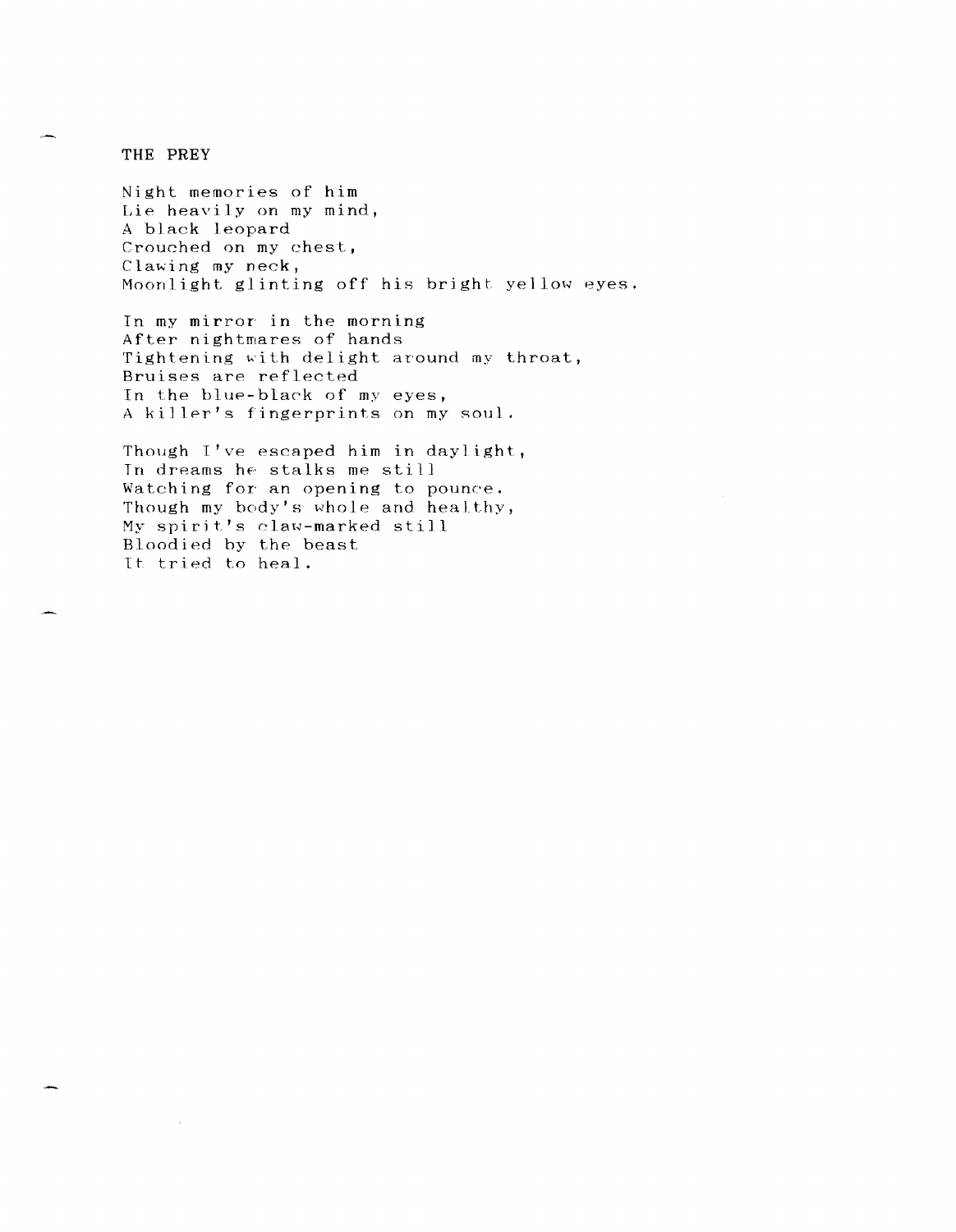#### **KARMA**

Bizarre, isn't it, That my books, music, antique brass Can't fill the crater You've dug inside yourself. Surprised, weren't you, When you pulled me to the cliff's edge And jnstead of falling with you, I found hand hold, pulled up, Walked away. Lonely now, aren't you, Without forbidden lovers Or autistic children to hide behind, Alone with your skeletons, feathers, And notebooks full of lies and cries for mercy That no one ever reads.

As you were so fond of saying, "You reap what you sow." "What goes around, comes around." "You get what you pay for."

Enjoy the stolen books.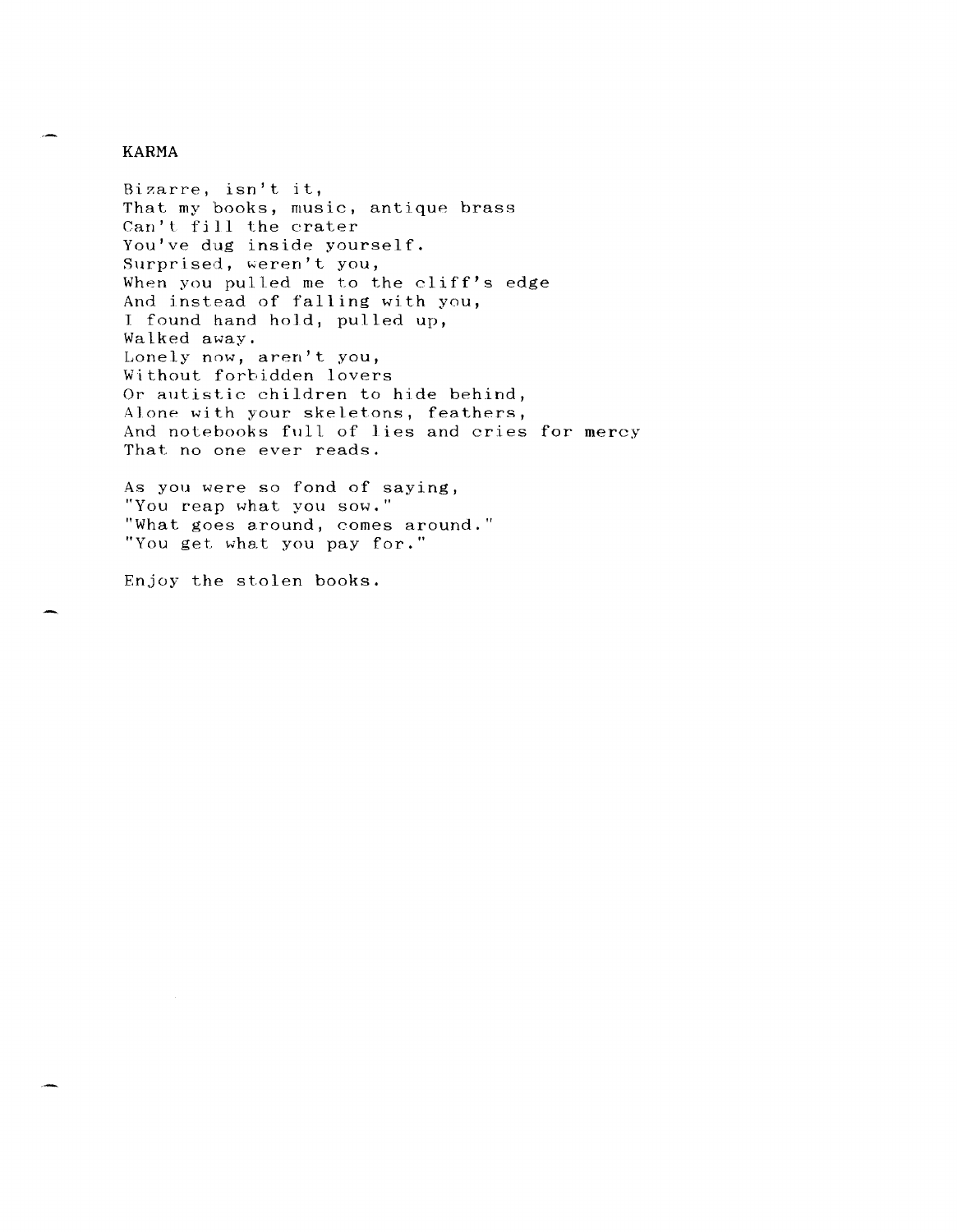#### **THE ARTIST**

Unruly curls escape From pony-tail and red barrettes; Blue eyes frolic Behind straggling blonde bangs; Hands gesture with exaggerated adultness As she interprets her latest work: A crayola portrait Of two smiling pink fish Wearing lavender bikinis. Seriously, she explains, Bikinis keep the fish From getting wet.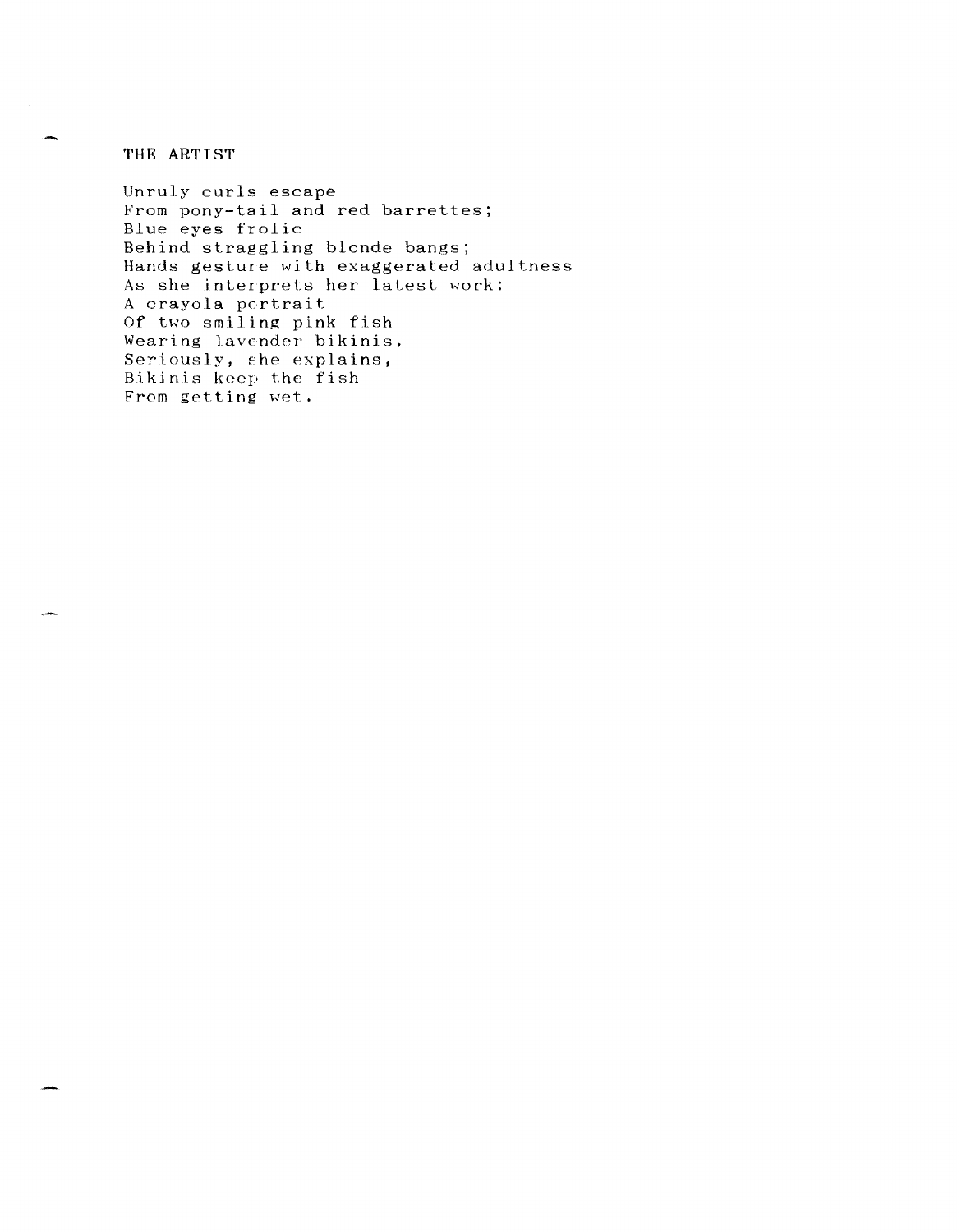#### ABSENCE

A whiff of your pipe smoke lingers in the darkened bedroom. Your unopened letters pile high on the dusty desk. The guitar in the corner cries for your fingers to strum it. The book you were reading lies waiting where you laid it down.

When the phone rings, my breath stops, though J know it's not you calling. When awakened by dark dreams at night, I still search for your hand. But my arms embrace absence where I once found warmth and comfort, And only your pale icy pillow shares our big empty bed.

If T knew where to reach you I'd call you home this instant. Though it's three in the morning, I'd rush to wherever you are. But we've distanced ourselves with words we should never have spoken And trapped each other in a silence we were never quite able to hreak.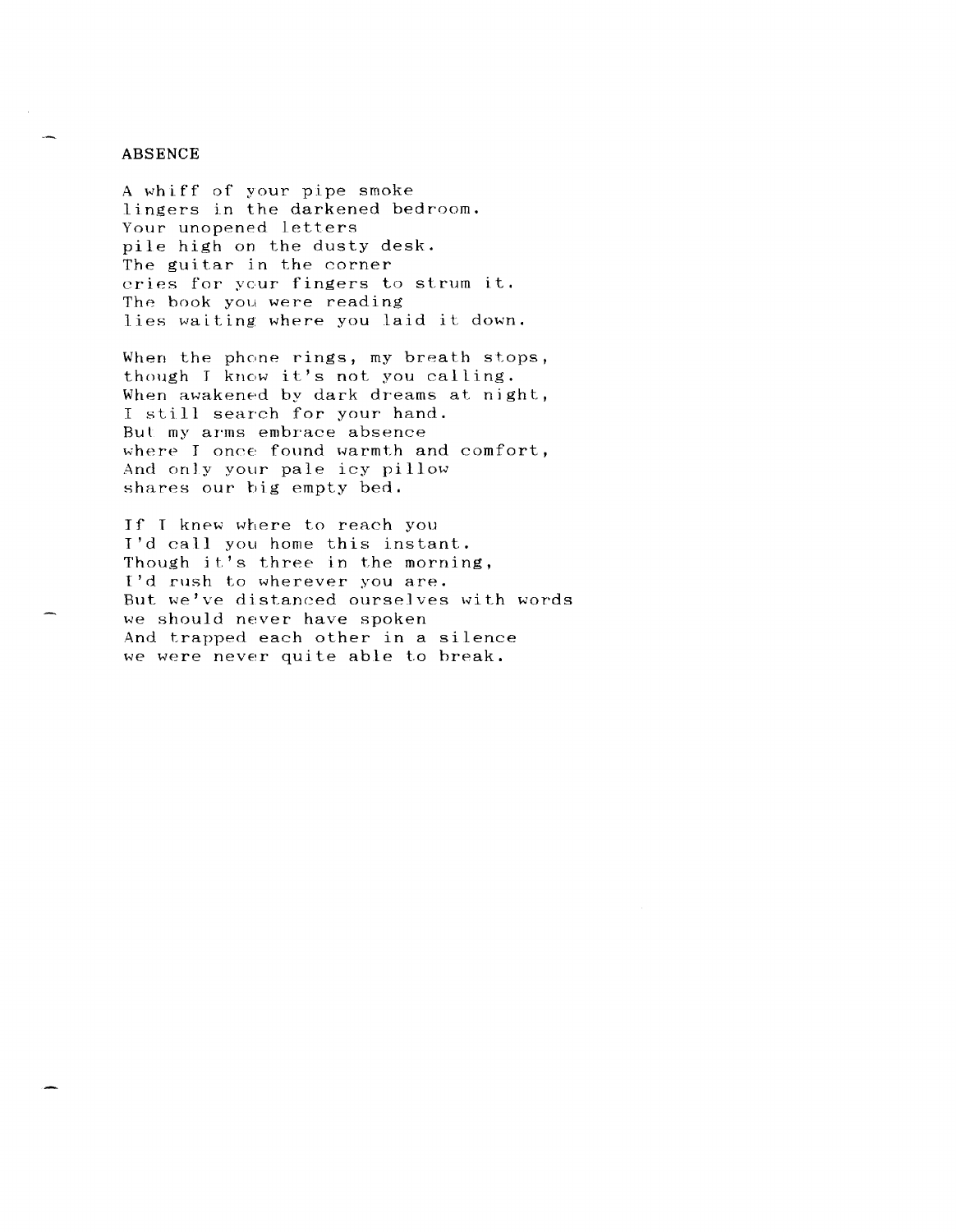**FRUIT BATS** 

Not butterflies in my stomach; Fruit bats are flapping around in there. Aerial acrobats amidst my breakfast Nest in my ulcers Sink claws jnto my stomach Restlessly protest my mood As I insist That I'm not nervous.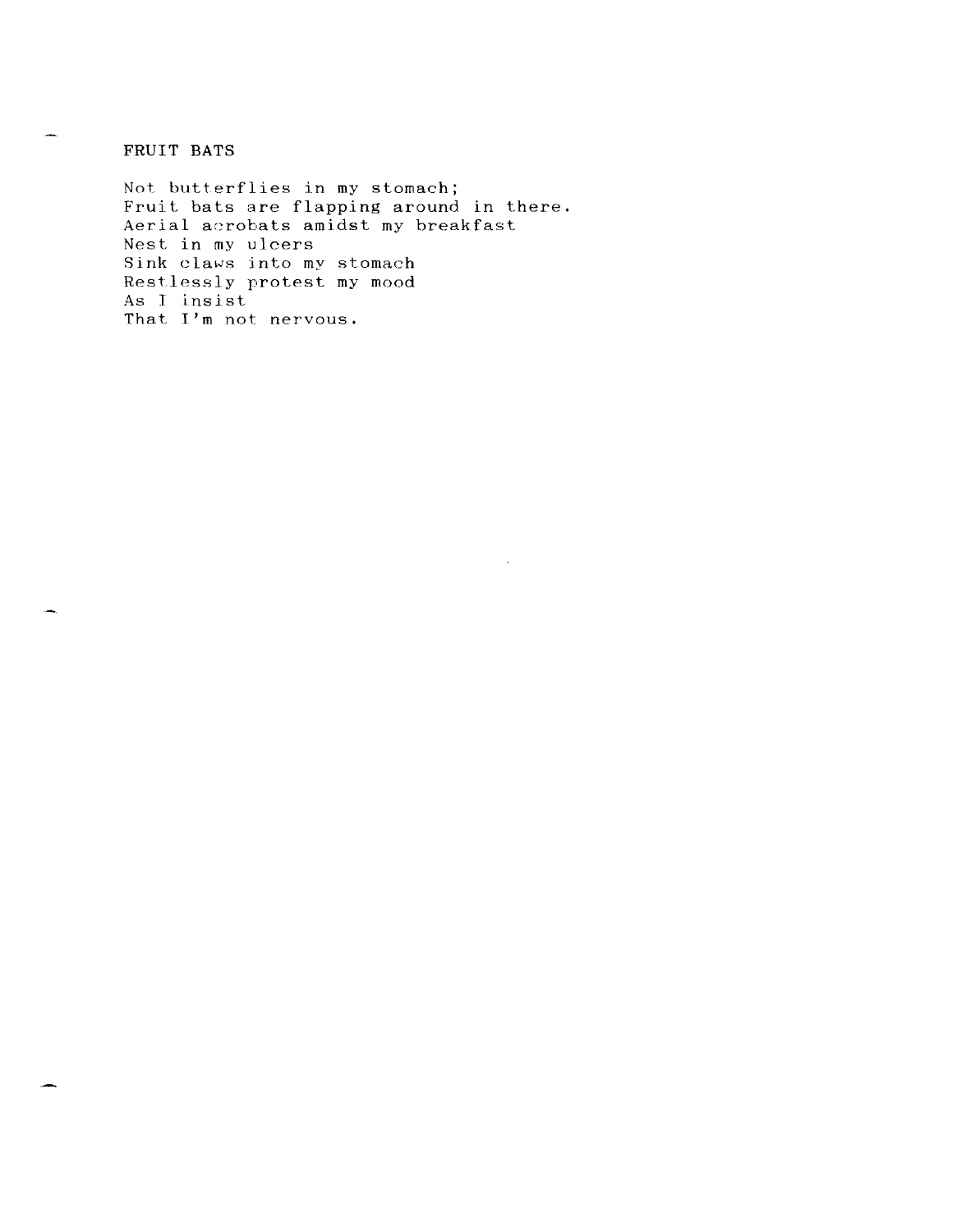#### **DUET**

He vibrates to her touch As she softly strums him Like guitar strings. She moans scat songs As his fingers play jazz On her skin. Saxophone strains Merge with guitar chords, Drumbeats in the jungle night Rock and roll to rhythms Ancient as two heartbeats, Lovers improvising On sweat-soaked sheets Playing their bodies Tn harmony with the music They hear in their souls.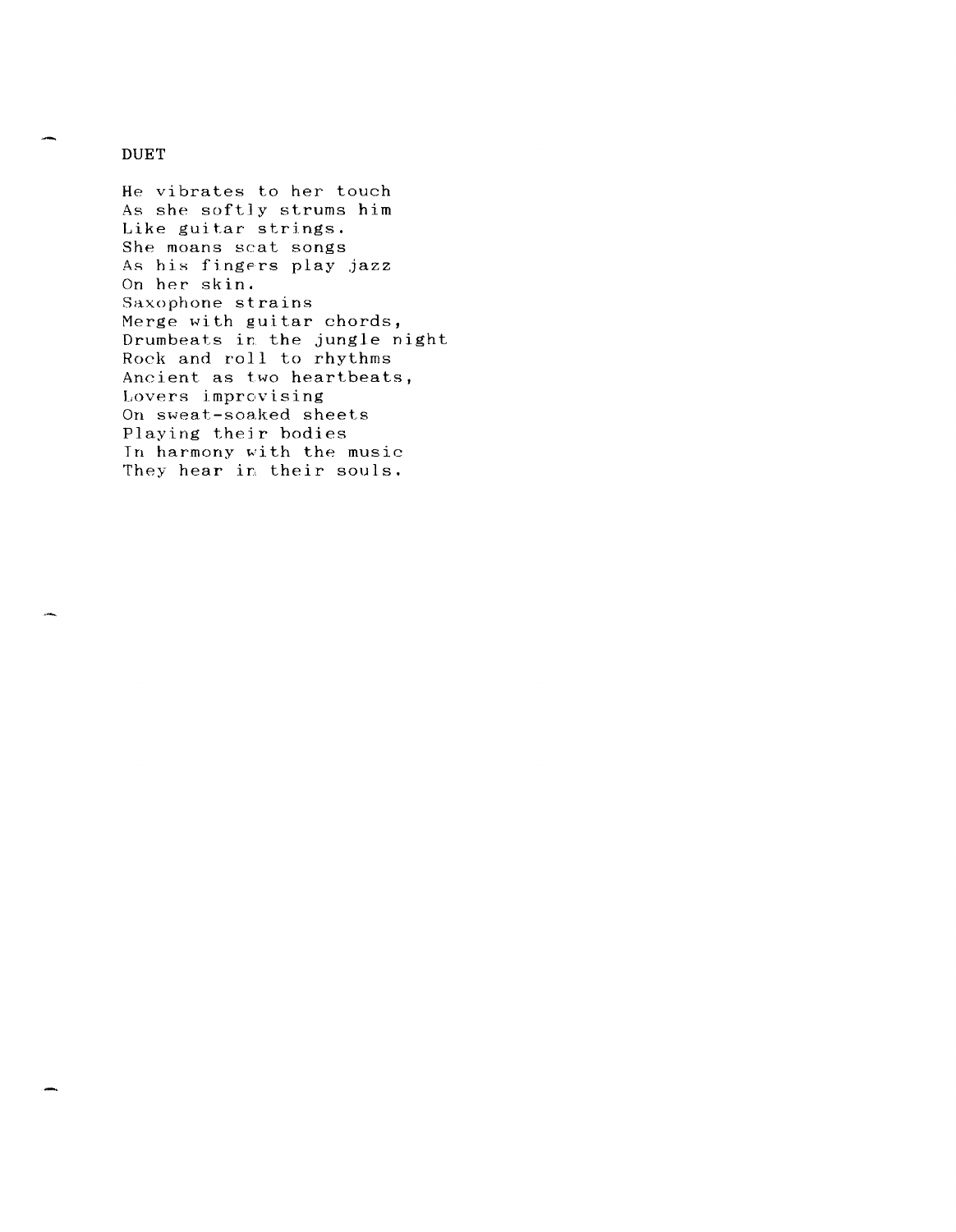### UPON DISCUSSING MARRIAGE

we find in the end no easy answers in spite of experience we give our love with stubborn faith in the future though we Jive our lives stumbling fcrward groping blindly down dark tunnels toward the distant light hoping it isn't an oncoming train.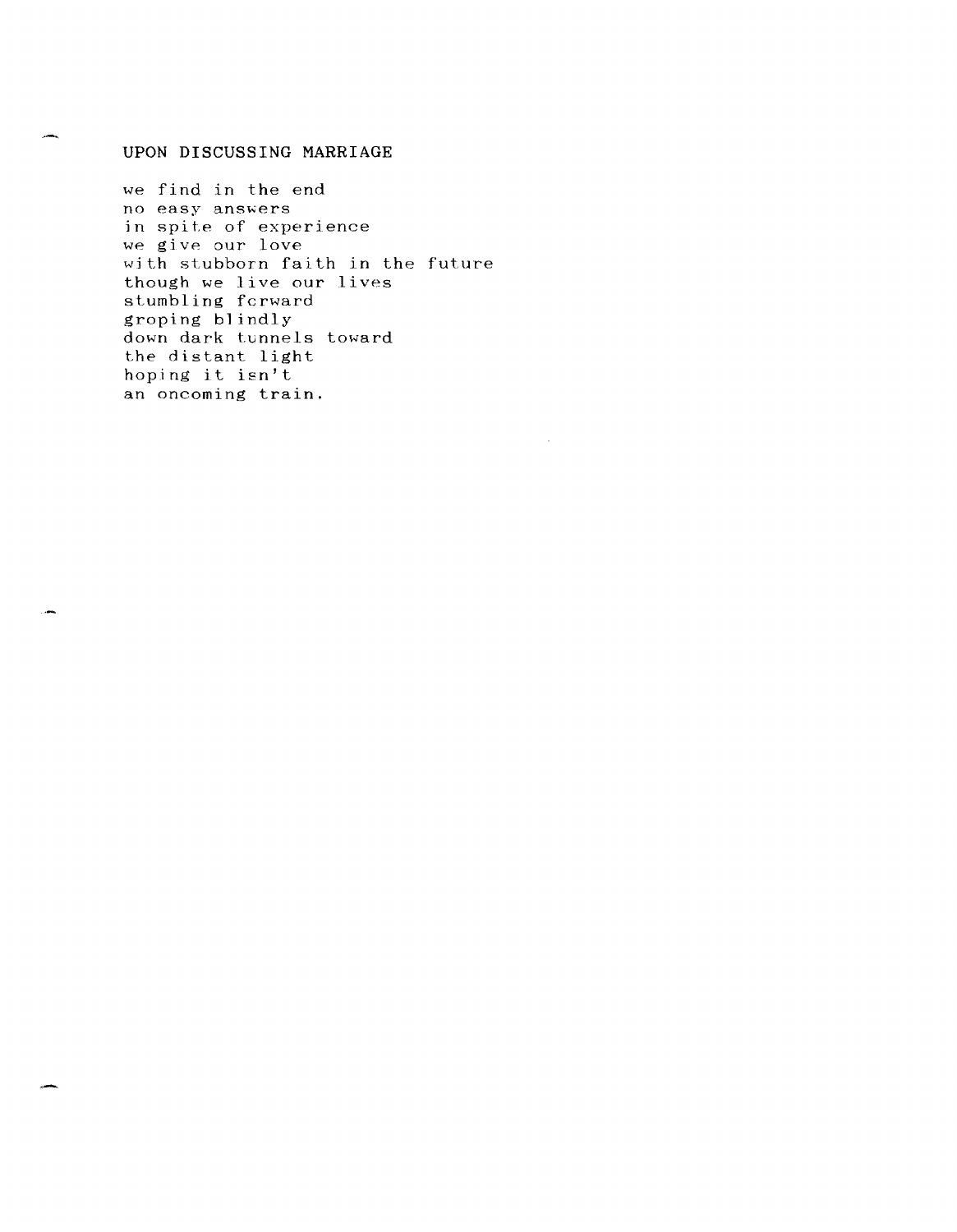#### THE CHRISTENING

The ocean's black; the sky is blacker, Moonless midnight on the beach. Restless sea-sprite stirs inside her, Calls her naked to the water, Pulls her to the shadowy surf. Wading waist-deep into water, Waiting as waves wash on her, Wondering where she found the courage To brave the blackness Self-baptism, To face the freedom locked inside her Never known 'til wave-washed blackness Kindled her hidden spark.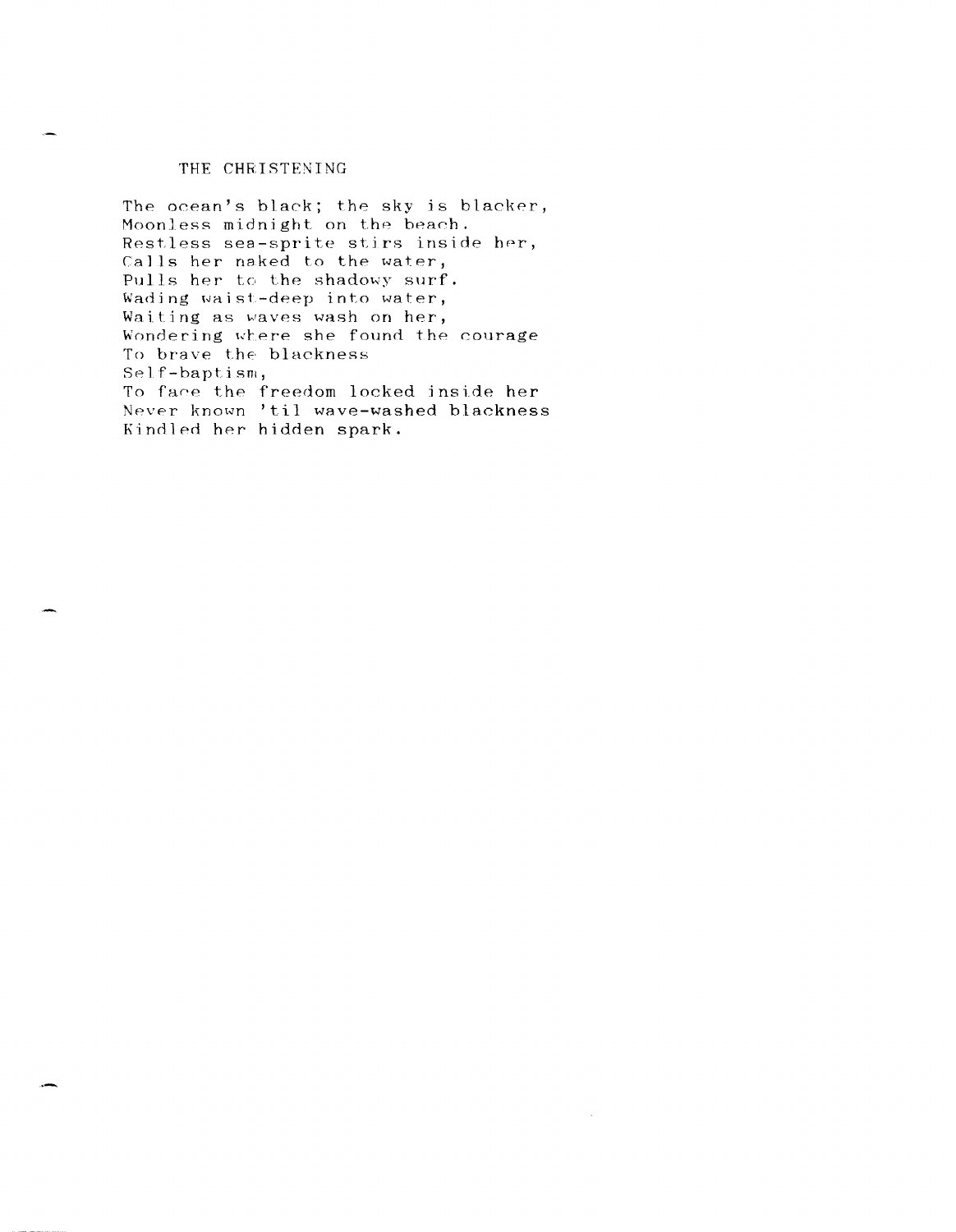#### SURVIVING SPOUSE

March's budding trees and nesting birds Mocked the cld man As he watched Spring from windows Of darkened rooms. "Georgia died today," he wrote, The final entry in his diary, The saga of fifty-five years together, Of ten children, fifty grandchildren, Victory gardens, harvests, droughts, Of Sunday morning masses and Saturday afternoon fishing trips, Of factories, farming, and family dinners, Ended in three words.

"Georgia died today." He died that day, too. Forgot his children's faces, Wandered alone through the silent days, Waited ten more years Longing, wondering, hoping: Is she somewhere in a Spring garden, Young again, forever patient, Resting under a flowering pear tree Watching a pair of nest-building robins, Waiting ten eternities for him To rejoin her?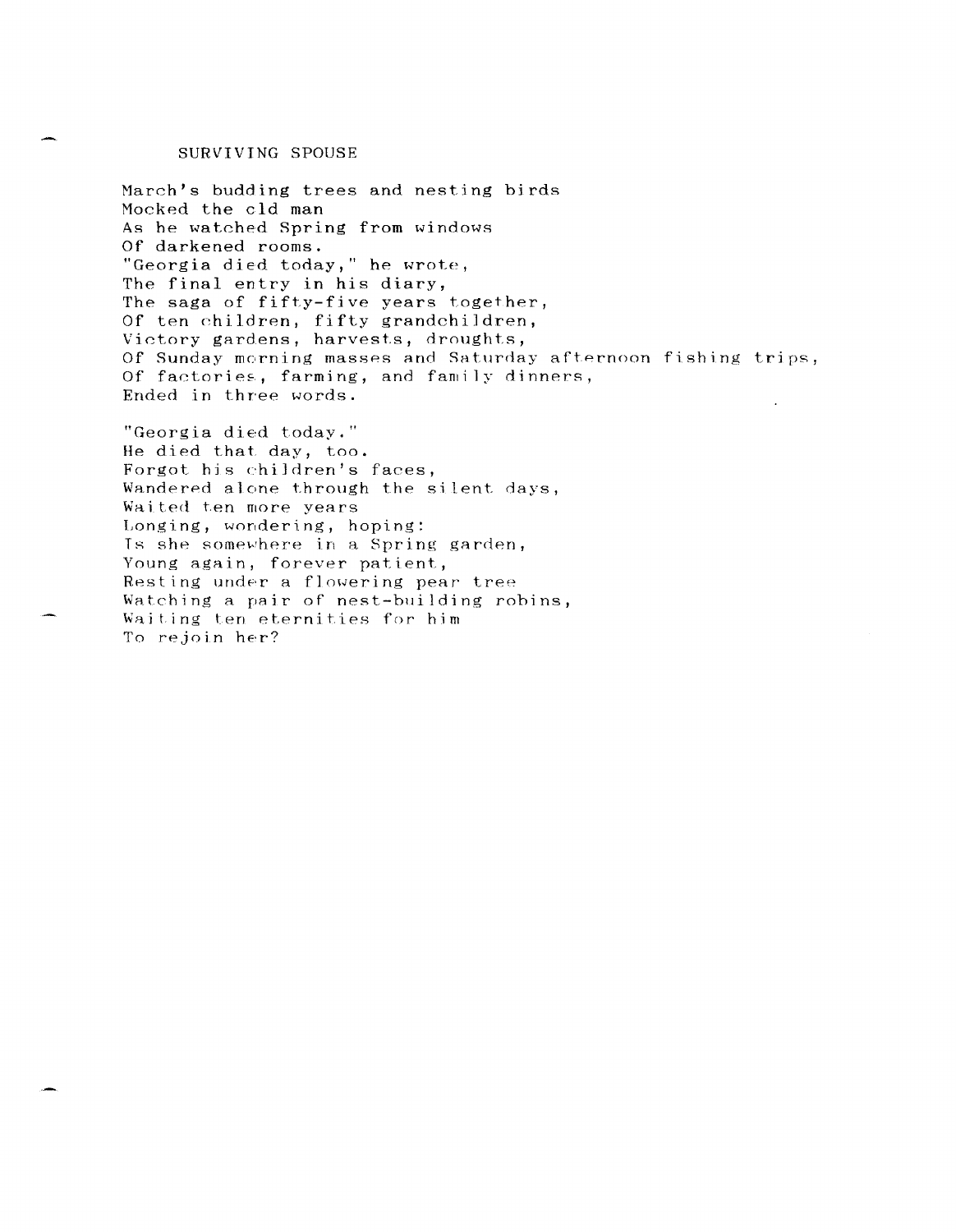IN CONCERT

It's a summer's night. You're playing guitar. The song's free flight takes you far. Your laughing face glows with delight. Your fingers race. As the tune gains height, you can't disguise What music does to you: Your spirits rise. You're flying, too.

You catch my eye with your smiling glance. As the music flies, we renew romance.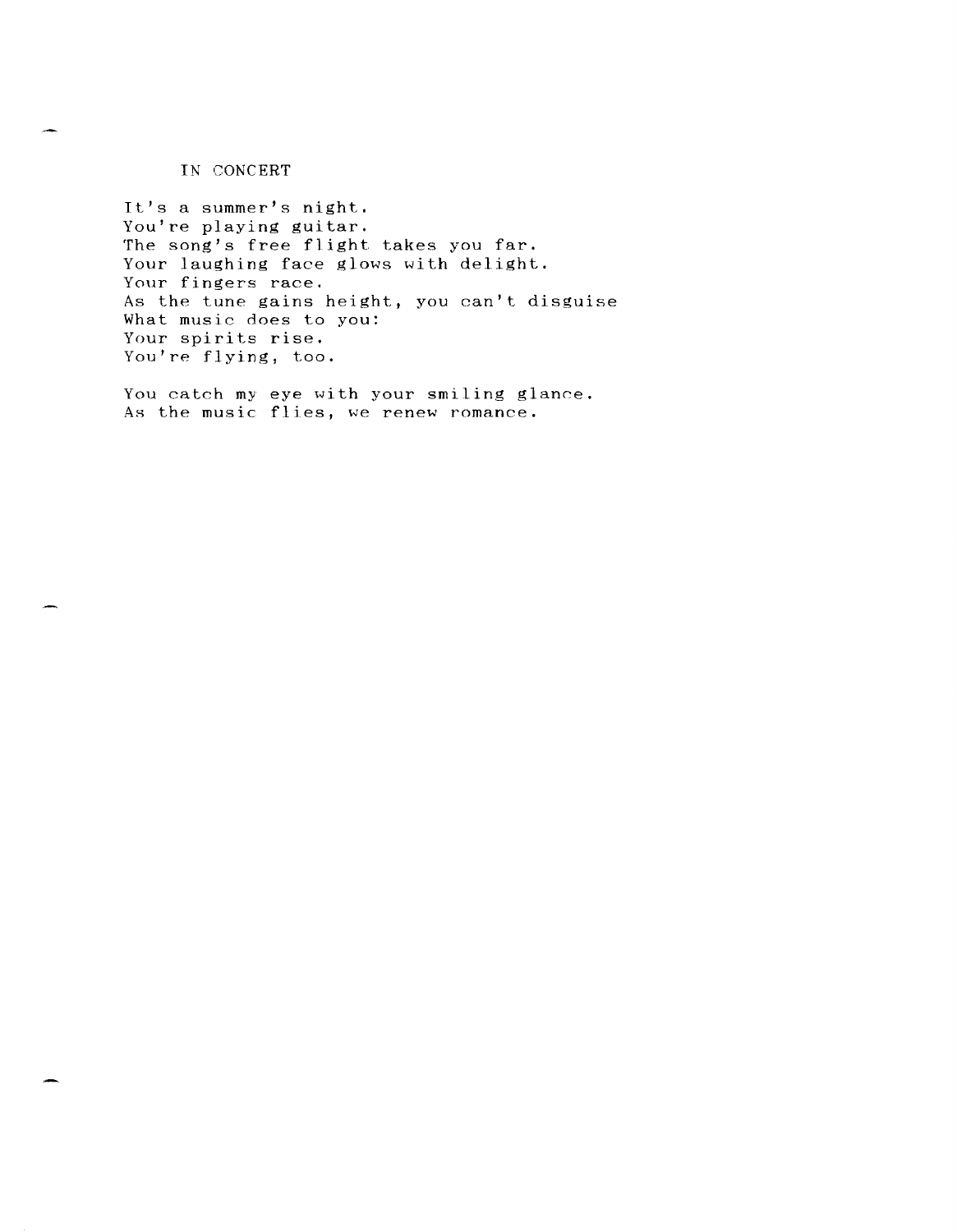AT RACHEL'S

Crumpled white paper napkins Silver-plated silver Stacked on blue-gray stoneware Pushed to the center of the antiqued green table. Snifters of amber brandy Warming in hollows of hands While white china saucers Hold white china cups of steaming coffee. Soft sounds of a symphony Whisper from the old kitchen wireless: A counterpoint to the voices Of gathered friends.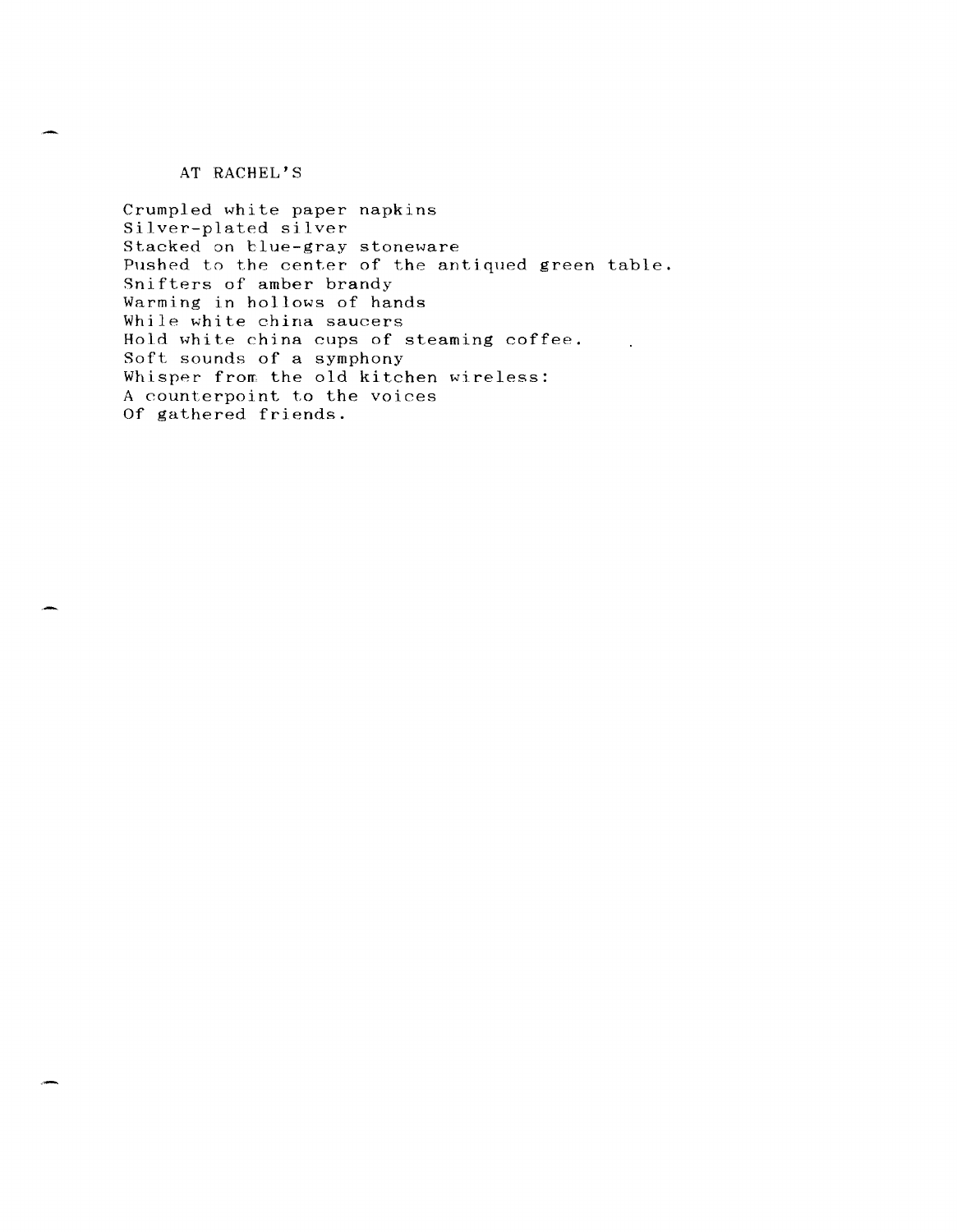### **TABLEAU**

Ancient to my five-year-old eyes She stood stately, proud, Yet gentle cf face; Primly covered by her Old-fashioned, plain white Floor-length cotton nightgown. Eyes closed In front of her mirror, Her fingers deftly probed for pins Which held her wispy-thin white hair Tn its neat, tight bun. She shook the hair loose. She shook the nair roose.<br>Fingers combed and it fell: A straight snowy cascade To her waist.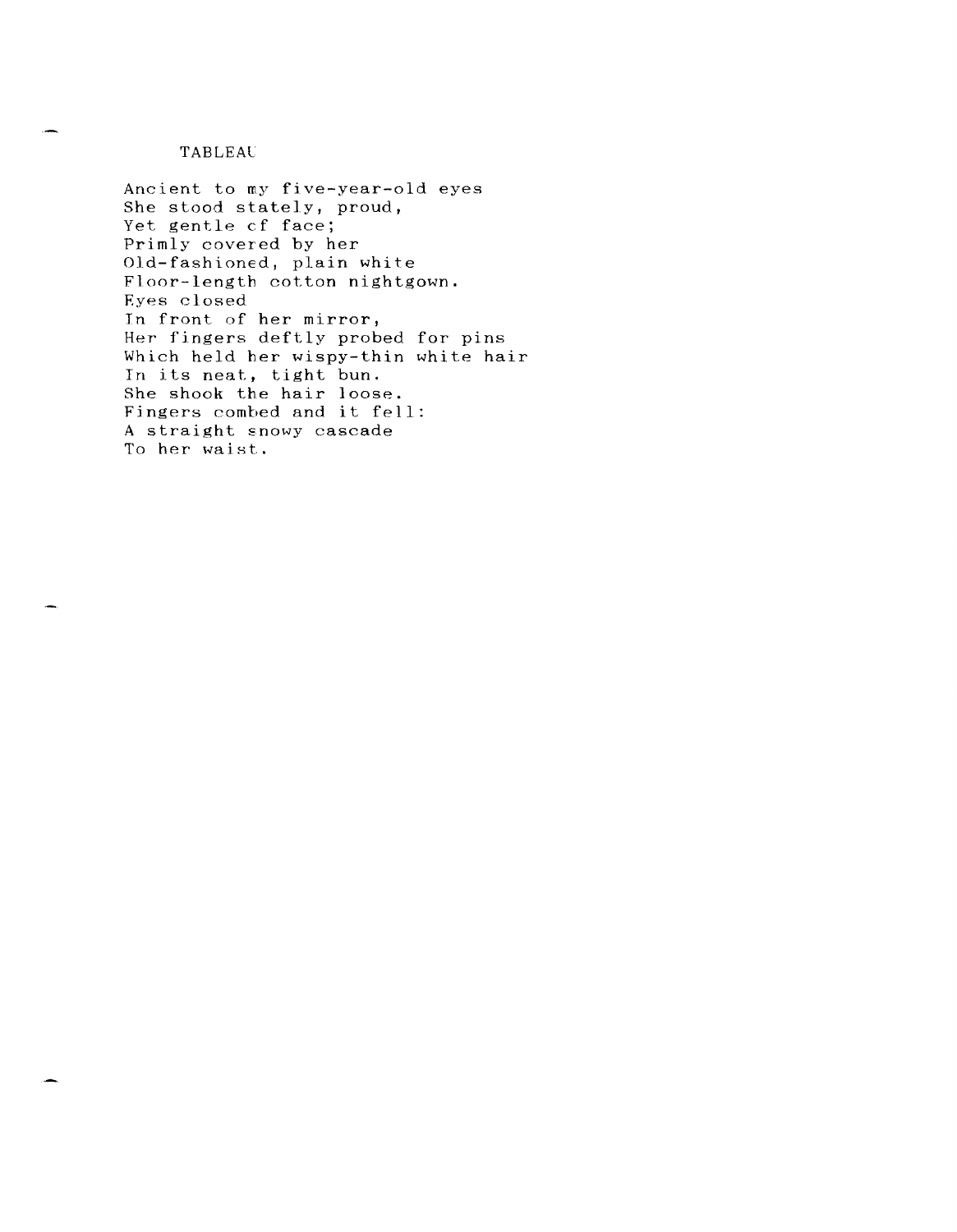A FAREWELL

Tonight I crossed the dunes at dusk To walk the beach in solitude, To watch the high spring tide slip in, To soak in sea and sand and surf: My special sanctuary.

I sat atop a dune as night fell, To watch the orange full moon rise Out of the heavy slate-gray clouds Stacked upon the sea.

Here at last a healing comes To my spirit Deeply bruised. Here at last I see my self Apart from others' eyes.

Breathing deeply the salty air I desperately drink its scent To imprint my memory To prepare myself to return Tomorrow to my land-locked, midwestern home.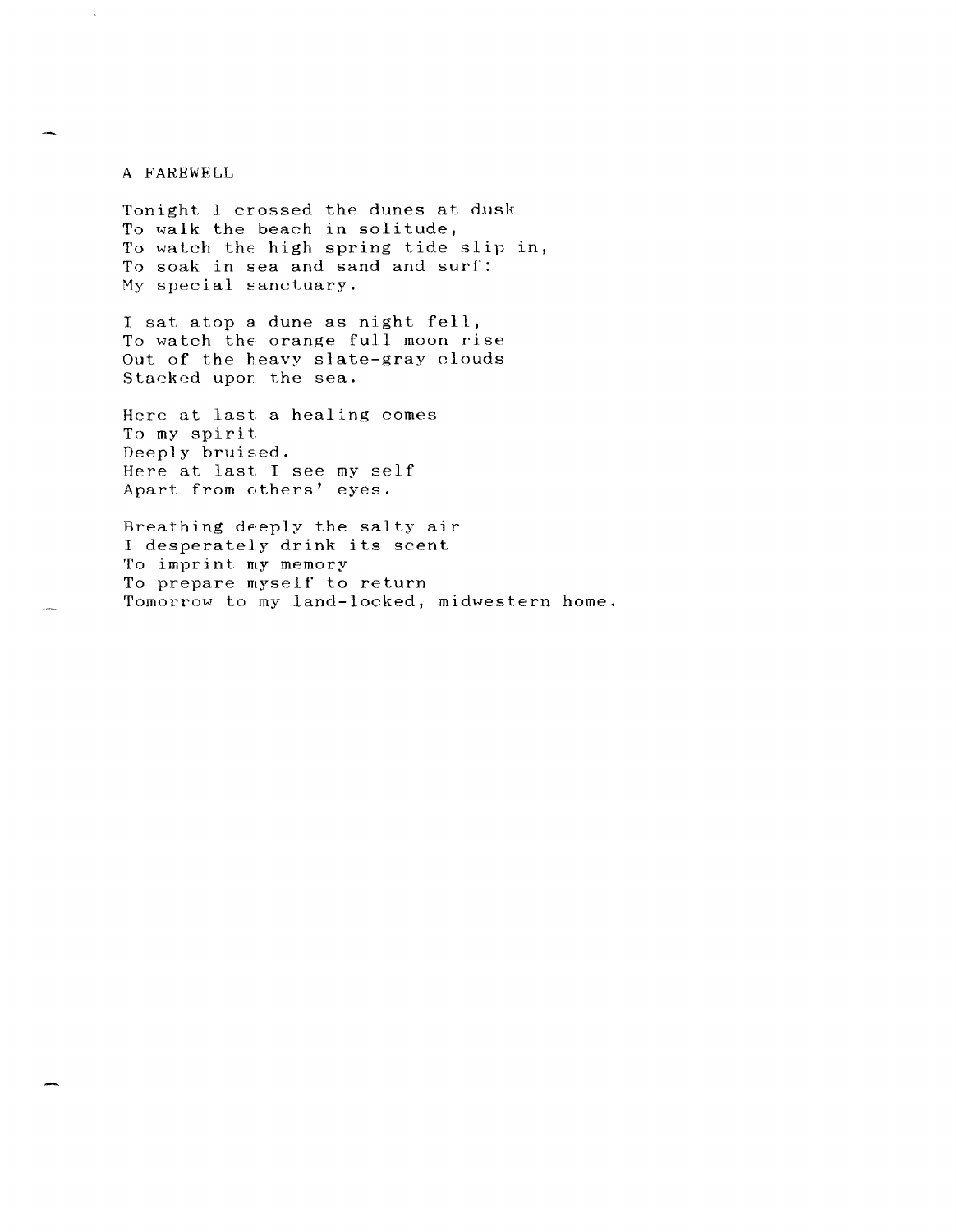## HATTERAS

Shoe-less, sunburned, wave-washed Wet and wind-blown Walking the waterline

Splashed by the surf.

Solitary.

Satisfied.

Home.